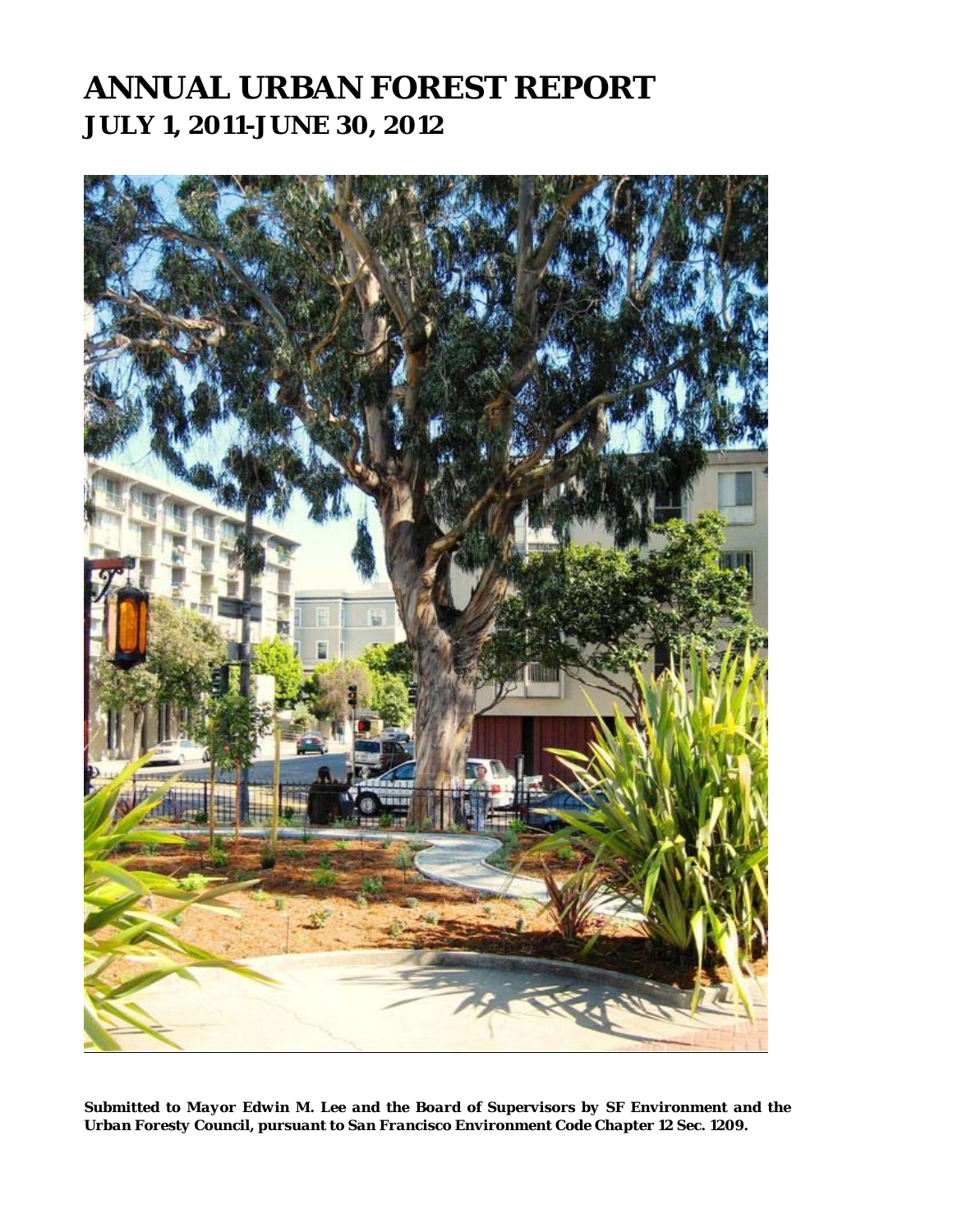## **Overview of San Francisco's Urban Forest, FY 201-212**

SF Environment staff surveyed 19 city departments and non-government organizations that oversee or manage a portion of the urban forest in San Francisco. Departments were queried on forestry budget, resources, and maintenance activities for fiscal year 2011-2012. Of the 19 organization surveyed 13 provided full or partial responses.

This data is tracked to:

- To better understand the resources used to maintain the urban forest across city departments.
- To track the priorities, needs, and concerns of city departments and local nonprofits, and monitor how they change over time.
- To better understand threats to the future well-being of our urban forest.
- To find ways to increase the contributions that trees provide to our community.

In fiscal year 2011-2012, reporting organizations **planted 3,760 trees** and **removed 723 trees**, compared to the previous year where 2,753 trees were planted and 1,011 trees were removed.

Friends of the Urban Forest (FUF), the Department of Public Works (DPW), the Recreation and Park Department (RPD), and the Presidio Trust (Trust) had the most active tree planting programs. City agencies and nonprofits **provided maintenance to 15,943 trees**. The same four organizations as well as San Francisco International Airport (SFO) and Pacific Gas and Electric (PG&E) were the most active in tree care.

San Francisco agencies reported approximately **121 staff positions that dedicate a portion of their time to urban forest programs**. Of these staff positions, approximately **76 staff only work on planting and maintaining trees**. While this is generally on par with the previous year's reporting, individual department responses are not consistent year-to-year. Comparing programming of the most active and consistently responsive departments and organizations:

- Friends of the Urban Forest decreased overall staff that spend a portion of their time on forestry maintenance activities to **7.5 FTE this year from last year's 13.5 FTE** and increased staff that only work on trees to **7.5 FTE this year from last year's 3.5 FTE.**
- The Recreation and Park Department **reduced forestry program staff to 25 FTE down from 29 FTE in last year's** report.
- The Department of Public Works had the greatest staffing reduction; **reducing staff to 41 FTE from the previous year's 59 FTE. DPW also reduced staff that only work on trees to 26 FTE from 29 FTE in last year's report.**

Together, **DPW and RPD reduced overall forestry staffing by 22 full-time positions, a 25% total staff reduction.** Forestry specific staff was reduced by 3 FTE, a 5% staff reduction.

Consistent with earlier reports, departments and agencies identified staffing constraints as their greatest limitation, followed closely by funding constraints. Additionally, the loss of trees due to age and/or disease and inability to provide adequate care for newly planted trees were the most significant concerns for forestry managers.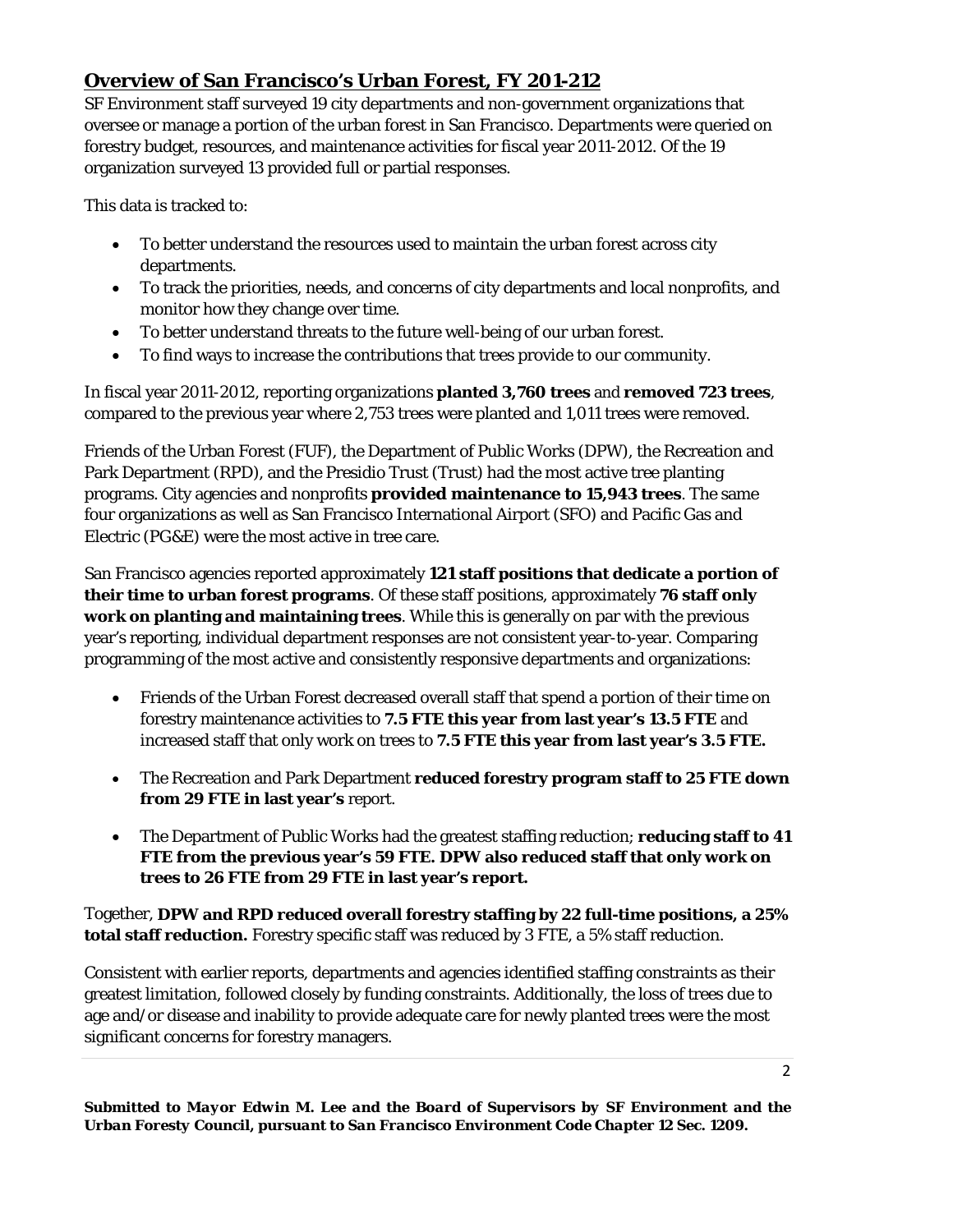## **List of Participating Agencies**

The following organizations and city departments responded to the survey:

- Department of Public Health, General Hospital (DPH)
- Department of Public Works (DPW)
- Friends of the Urban Forest (FUF)
- Municipal Transit Authority (MTA)
- Pacific Gas and Electric (PG&E)
- Port of San Francisco (PORT)
- Presidio Trust (Trust)
- Public Utilities Commission, City Distribution Division (PUC)
- Recreation and Park Department (RPD)
- San Francisco International Airport (SFO)
- San Francisco Unified School District (SFUSD)
- Treasure Island Development Authority (TIDA)
- University of California, San Francisco (UCSF)

The following organizations and departments were queried and did not respond:

- A Living Library
- City College of San Francisco
- Golden Gate National Recreation Area
- Department of Public Health, Laguna Honda Hospital
- San Francisco Housing Authority
- San Francisco State University

Please note: While this report seeks to be as comprehensive as possible, it is based on data provided by responding agencies and does not include complete information on all urban forestry work performed within the City of San Francisco.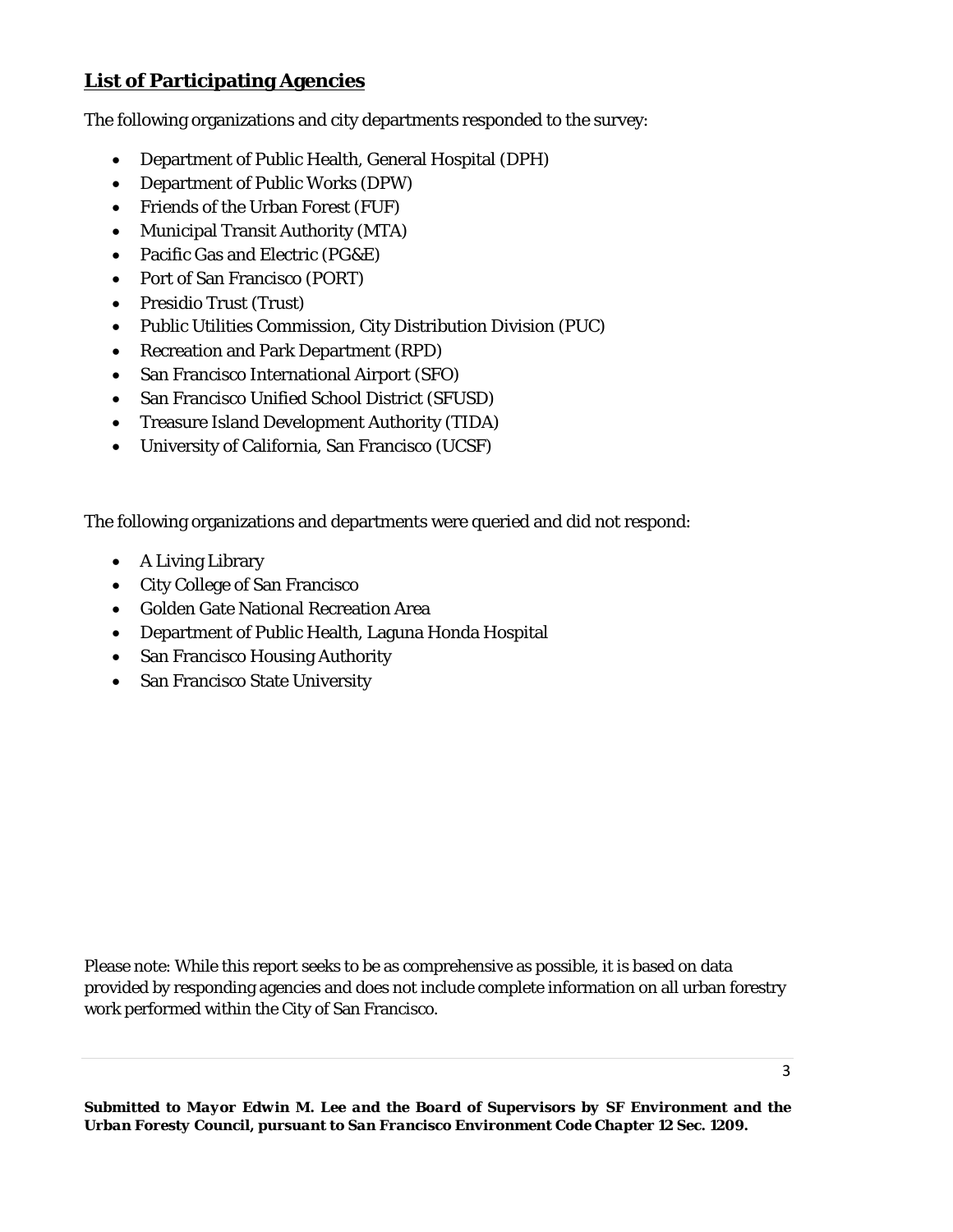## **Major opportunities and challenges reported by participating organizations**

Management of San Francisco's urban forest is divided among many stakeholders who provide direct care to trees within land under their jurisdiction, as well as nonprofit organizations who engage with agency partners to support forestry activities on city-owned land.

The **San Francisco Department of Public Health** (DPH) has many facilities with on-site trees, though the General Hospital Facility was the only site to respond to this year's survey. The hospital continues to report concern with the health and upkeep of trees on this site.

The **Department of Public Works** (DPW) began transferring maintenance responsibility of trees they formerly maintained to the adjacent property owners. This is a result of budget cuts and a continuing lack of stable funding for their arborist crews, which they have reported for several years. DPW continues to be concerned with the lack of funding, long-term financing for tree care, and public response to tree maintenance transfer. They additionally note that illegal pruning is a very serious concern, which results in a loss of structural integrity even if the tree survives.

**Friends of the Urban Forest** (FUF) provides an estimated mortality rate of 4000 street trees per year and an estimated 2,350 street trees planted per year. They are concerned that funding cuts have reduced the number of trees planted by the city and point to a need to increase tree planting levels to ensure that the city is not losing tree canopy coverage. Additionally, FUF is concerned with budget cuts that have led to DPW's relinquishment of tree care. FUF believes that while DPW has no choice due to chronic budget cuts, it is a disastrous move for the health and growth of the San Franciscan Urban Forest. FUF identifies a need to improve the overall care of street trees, noting poor pruning practices that result in damage to trees. Additionally, FUF is concerned with future funding to maintain their programs.

The **San Francisco Municipal Transportation Agency** (MTA) reports concerns with community interface regarding how the agency should care for trees within their jurisdiction, along with a lack of adequate resources and complications related to hiring competent tree specialists.

**Pacific Gas and Electric Company** (PG&E) identified public safety and service reliability issues related to the inability to effectively prune palm trees growing near power lines, the difficulty in safely pruning trees near cars, and the potential hazards trees pose to the electric facilities after car-caused damage.

The **Port of San Francisco** (PORT) worked with the Department of Public Works and contracted a specialist to diagnose and recommend a plan to replace the dead palms and to care for the remaining palms along the Embarcadero. Based on DPW's recommendation, the Port replanted 4 palms and implemented the treatment plan for the remaining palms. They are highly concerned with any future loss of these palms, due to the significant replacement cost of approximately \$30K per tree.

The **Presidio Trust** (Trust) oversees approximately 70,000 trees in San Francisco, with over 10,000 trees under active management. Their greatest concern is the age and vitality of the Presidio's Historic Forest.

The **San Francisco Public Utilities Commission** (PUC) transferred their forester position from the City Distribution Division to the Natural Resources Lands Management Division. The CDD expressed concern that there is no concomitant requirement to perform former Forester's functions within the city and county.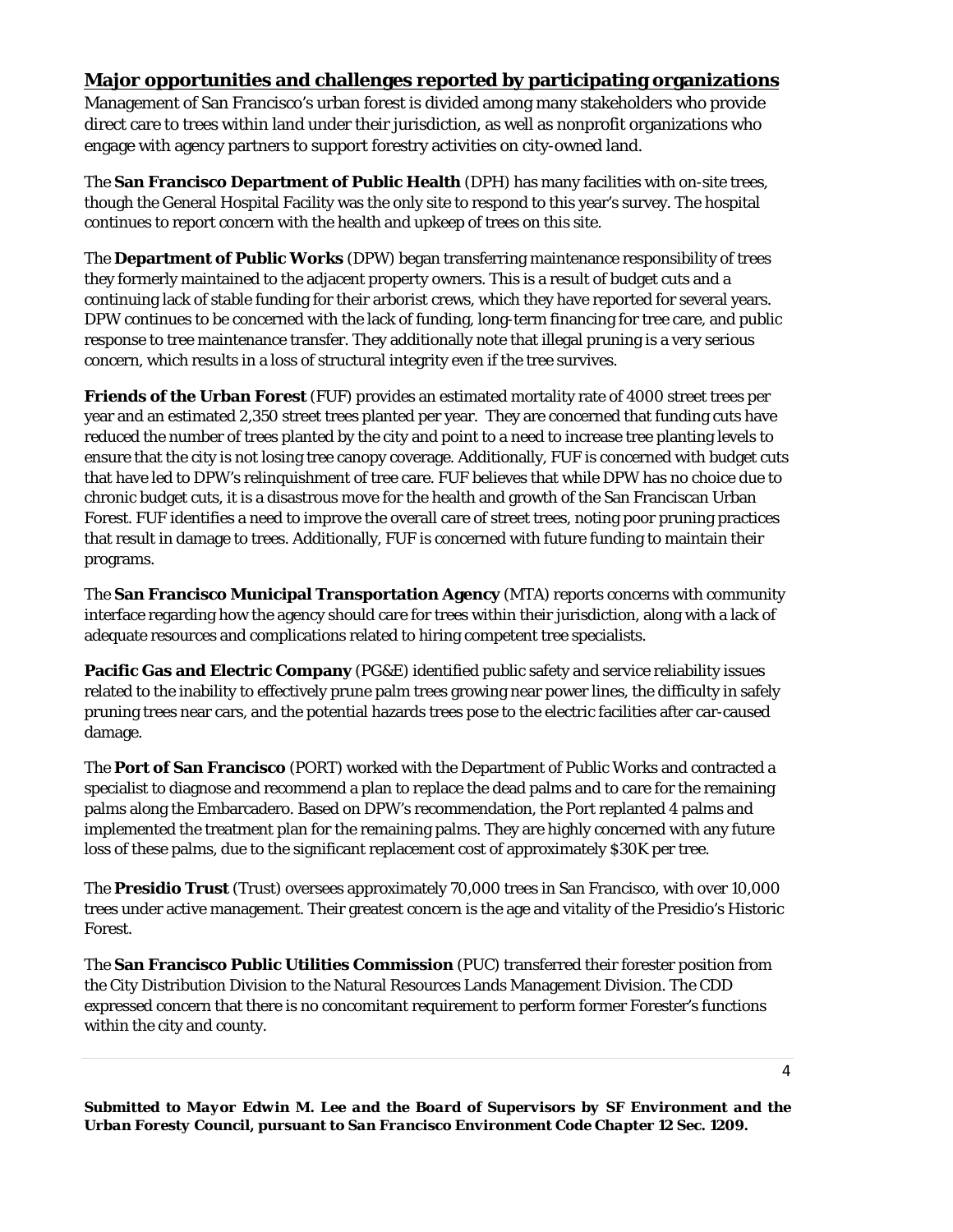The **Recreation and Park Department** (RPD) expressed continuing concern with loss of staff and adequate resources for programmatic maintenance of their estimated 131,000 trees. In previous years, RPD noted that Urban Forestry program staffing continued to decline due to inability to fill position vacancies.

The **San Francisco International Airport** (SFO) is in the process of performing a comprehensive tree inventory to prioritize operations and project future needs. They performed soil testing to mitigate health issues with some plantings and are focused on healthy soil management, moving towards an organic-based fertilizer program. As their urban forest matures, maintenance of trees around freeway ramps and buildings will increase. They are primarily concerned with the logistics of performing these operations around heavily-trafficked areas.

The **San Francisco Unified School District** (SFUSD) has doubled the number of organizations planting trees within their jurisdiction, while their budget for equipment and personnel has not increased. Their greatest concerns are related to inappropriate species selection, how existing trees may be affected by climate change, and how these issues coupled together may result in property damage and create public safety issues. SFUSD appreciates the efforts of their gardeners and contractors, while noting that their lack of forester staff positions is a significant constraint.

The **Treasure Island Development Authority** (TIDA) expresses concern about tree health and the need for better pre-identification and removal of diseased trees.

The **University of California, San Francisco** (UCSF) continues to report concerns with the health of their aging forest and budgetary constraints.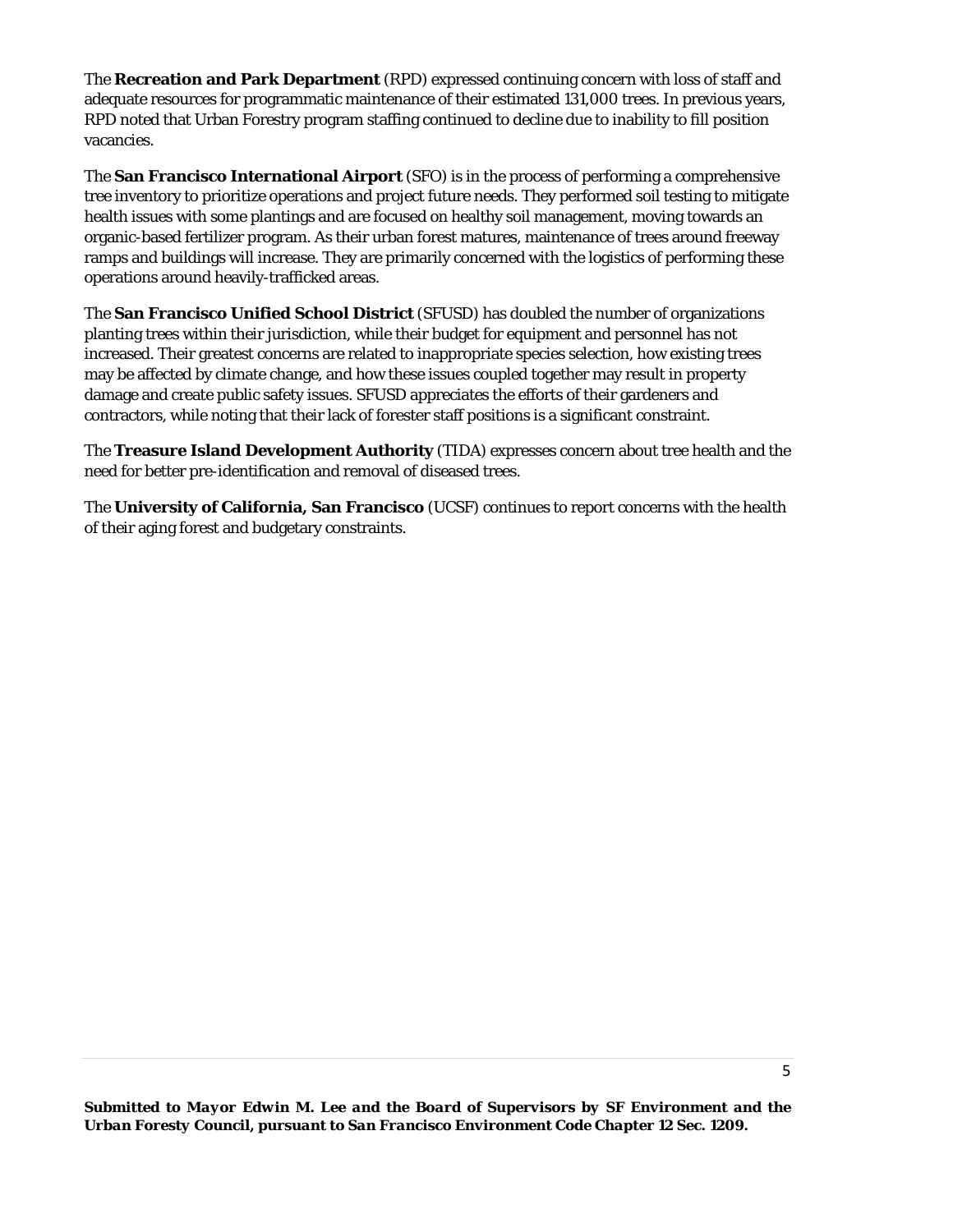Responses from the 2011 Annual Urban Forest Report Survey

| <b>Department</b> | <b>Urban</b><br>forest-<br>related<br>staff<br>positions | # Staff (or<br><b>FTE</b> equiv)<br>performing<br>only<br>forestry | <b>Total</b><br>department<br>budget           | <b>Urban</b><br>forestry<br>related<br>budget | Est. % of UF budget<br>spent on tree<br>planting, care, and<br>removal |           |
|-------------------|----------------------------------------------------------|--------------------------------------------------------------------|------------------------------------------------|-----------------------------------------------|------------------------------------------------------------------------|-----------|
|                   |                                                          | work                                                               |                                                |                                               | <b>Amount</b>                                                          | %         |
| <b>DPH</b>        | 2.5                                                      | $0^*$                                                              | \$1M                                           | $\sim$ S25K                                   | <b>\$10K</b>                                                           | 40%       |
| <b>DPW</b>        | 41                                                       | 26                                                                 | \$162.5M                                       | \$5.5M                                        | \$2.2M                                                                 | 40%       |
| <b>FUF</b>        | <b>7.5 FTE</b>                                           | <b>7.5 FTE</b>                                                     | \$1.7M                                         | \$947K                                        | \$947K                                                                 | 100%      |
| <b>MTA</b>        | 3                                                        | $\mathbf{0}$                                                       | no answer                                      | ~5200K                                        | ~520K                                                                  | $~10\%$   |
| PG&E              | $\mathbf{1}$                                             | $5*$                                                               | no answer                                      | no answer                                     | no answer                                                              | no answer |
| <b>PORT</b>       | $\boldsymbol{2}$                                         | $\mathbf{0}$                                                       | <b>S66.3M</b>                                  | \$167K                                        | <b>\$30K</b>                                                           | 18%       |
| <b>Trust</b>      | 10                                                       | 10                                                                 | no answer                                      | no answer                                     | no answer                                                              | no answer |
| <b>PUC</b>        | $\bf{0}$                                                 | $\bf{0}$                                                           | unknown                                        | $\bf{0}$                                      | unknown                                                                | 100%      |
| <b>RPD</b>        | 25                                                       | 25                                                                 | \$127.8M<br><b>Operations</b><br><b>Budget</b> | \$3.5M                                        | \$3.5M                                                                 | 100%      |
| <b>SFO</b>        | 16                                                       | 1.6 FTE*                                                           | no answer                                      | <b>S85K</b>                                   | <b>\$35K</b>                                                           | 41%       |
| <b>SFUSD</b>      | 10                                                       | $0*$                                                               | \$1M                                           | <b>\$60K</b>                                  | <b>\$60K</b>                                                           | 100%      |
| <b>TIDA</b>       | $\boldsymbol{2}$                                         | $0*$                                                               | $\sim$ $S8.3M$                                 | ~5824K                                        | $~-$ \$24.7K                                                           | $~10-3\%$ |
| <b>UCSF</b>       | $\mathbf{1}$                                             | less than $1^*$                                                    | \$8 million                                    | ~5100K                                        | ~5100K                                                                 | 100%      |
| <b>TOTAL:</b>     | <b>121 FTE</b>                                           | $~10$ FTE                                                          | \$376.6M                                       | \$11.4M                                       | \$6.9M                                                                 | 60.5%     |

Table 1: Respondents were asked about staffing and budget:

\*Department utilized services of contractors and/or included forestry work within non-forestry specific staff workloads. For these departments, there may be additional unknown staffing hours and/or equivalent FTE staffing hours are estimated.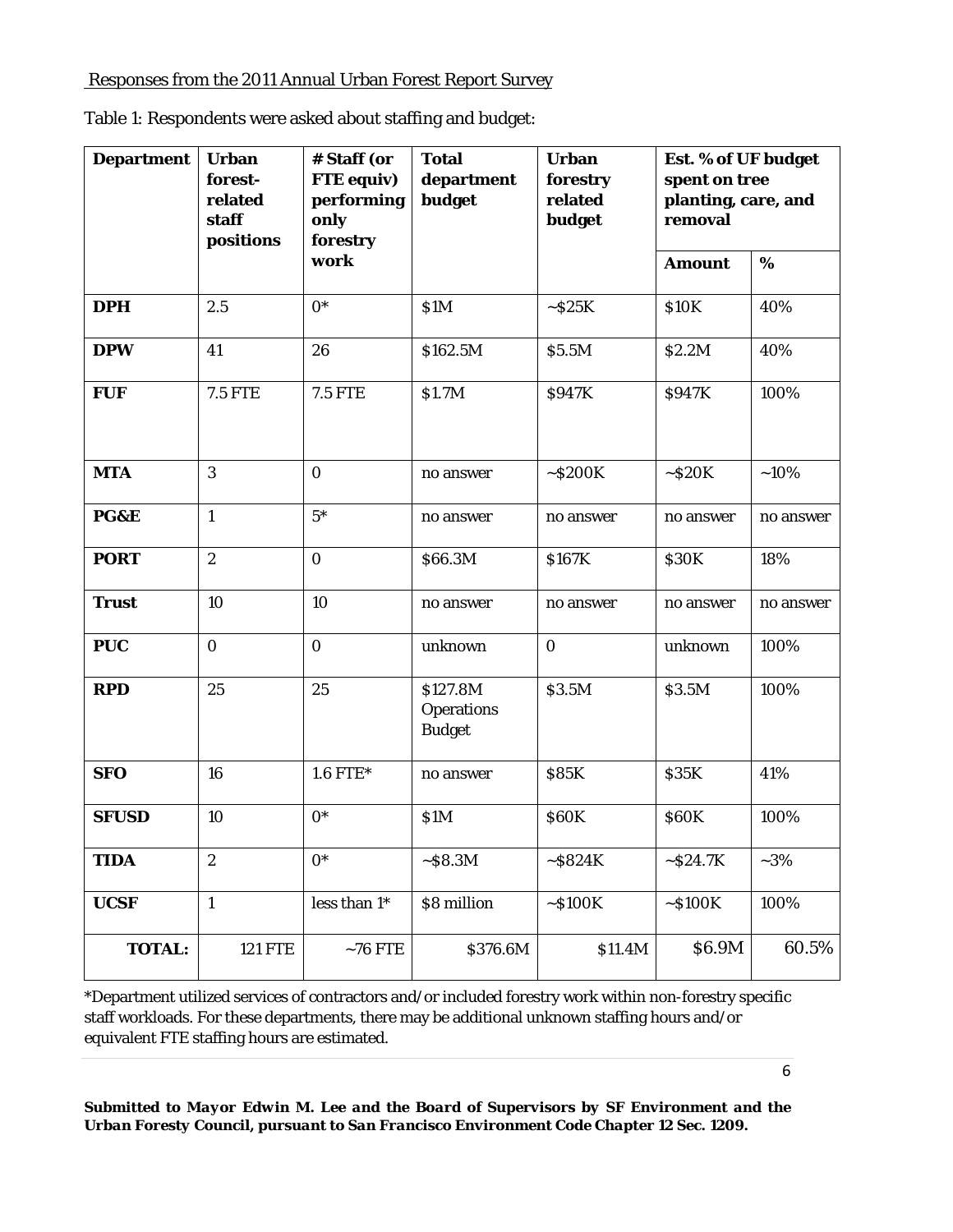| Depart.        | How many trees within the<br>department's purview were: |                  |                  | <b>Work the department</b><br>performed for others:                                                                              | <b>Work other departments</b><br>performed for the departments or<br>org:                                                |  |
|----------------|---------------------------------------------------------|------------------|------------------|----------------------------------------------------------------------------------------------------------------------------------|--------------------------------------------------------------------------------------------------------------------------|--|
|                | Planted                                                 | <b>Cared for</b> | Removed          |                                                                                                                                  |                                                                                                                          |  |
| <b>DPH</b>     | $6\phantom{1}$                                          | 400              | $\bf{0}$         | None                                                                                                                             | DPW cared for 20 trees and removed 2                                                                                     |  |
| <b>DPW</b>     | 923                                                     | 3,155            | 201              | PUC contracted care of ~75 trees<br>and removal of ~20 trees.<br>SFHA contracted care of ~200 trees<br>and removal of ~35 trees. | None                                                                                                                     |  |
| <b>FUF</b>     | 1170                                                    | 2,795            | $\bf{0}$         | None                                                                                                                             | None                                                                                                                     |  |
| <b>MTA</b>     | $6\phantom{1}$                                          | 41               | $\bf{0}$         | None                                                                                                                             | Private contractors pruned 35 trees.                                                                                     |  |
| PG&E           | $\bf{0}$                                                | $-2,000$         | 29               | None                                                                                                                             | Private contractors performed forestry<br>inspection work and work noted on left.                                        |  |
| <b>PORT</b>    | $6\phantom{1}$                                          | $30+$            | 8                | None                                                                                                                             | DPW planted 4 trees and removed 6 trees.                                                                                 |  |
| <b>Trust</b>   | 500                                                     | $-4,600*$        | 120              | None                                                                                                                             | None                                                                                                                     |  |
| <b>PUC</b>     | $\bf{0}$                                                | unknown          | $\sim 20$        |                                                                                                                                  | RPD performed forestry management<br>services. Totals provided not provided.                                             |  |
| <b>RPD</b>     | 817                                                     | 572              | 276              | <b>PUC</b> contracted forestry<br>management services. Totals not<br>provided.                                                   | Private contractors planted 218 trees,<br>cared for 66 trees, and removed 443<br>trees.**                                |  |
| <b>SFO</b>     | $\sim 150$                                              | 2,600            | 5                | CalTrans contracted planting of 100<br>trees and care of 400 trees.                                                              | Private contractors removed 5 trees.                                                                                     |  |
| <b>SFUSD</b>   | 100                                                     | 500              | 40               | <b>None</b>                                                                                                                      | Nonprofits, community groups, and<br>Private contractors planted 50 trees, cared<br>for 740 trees, and removed 70 trees. |  |
| <b>TIDA</b>    | $\bf{0}$                                                | $\boldsymbol{0}$ | $\boldsymbol{0}$ | None                                                                                                                             | DPW cared for ~200 trees and removed<br>~65 trees. Private contractors cared for<br>$~500$ trees.                        |  |
| <b>UCSF</b>    | 82                                                      | $\sim\!\!250$    | 24               | None                                                                                                                             | Private contractors planted 82 trees, cared<br>for ~150 trees, and removed 22 trees.                                     |  |
| <b>Totals:</b> | 3,760<br>trees                                          | 15,943<br>trees  | 723<br>trees     | 3 Departments performed<br>work for other departments                                                                            | 10 Departments contracted<br>forestry services                                                                           |  |

Table 2: Respondents were asked about work plans:

\*Note: 3,600 trees are under active Reforestation Management. Care activities associated with these trees may be atypical for other agencies or may represent work not typically included in other agency responses.

\*\*Note: additional tree planting to replace these hazardous removals will occur in FY12-13

 $\mathsf{l}$ 

7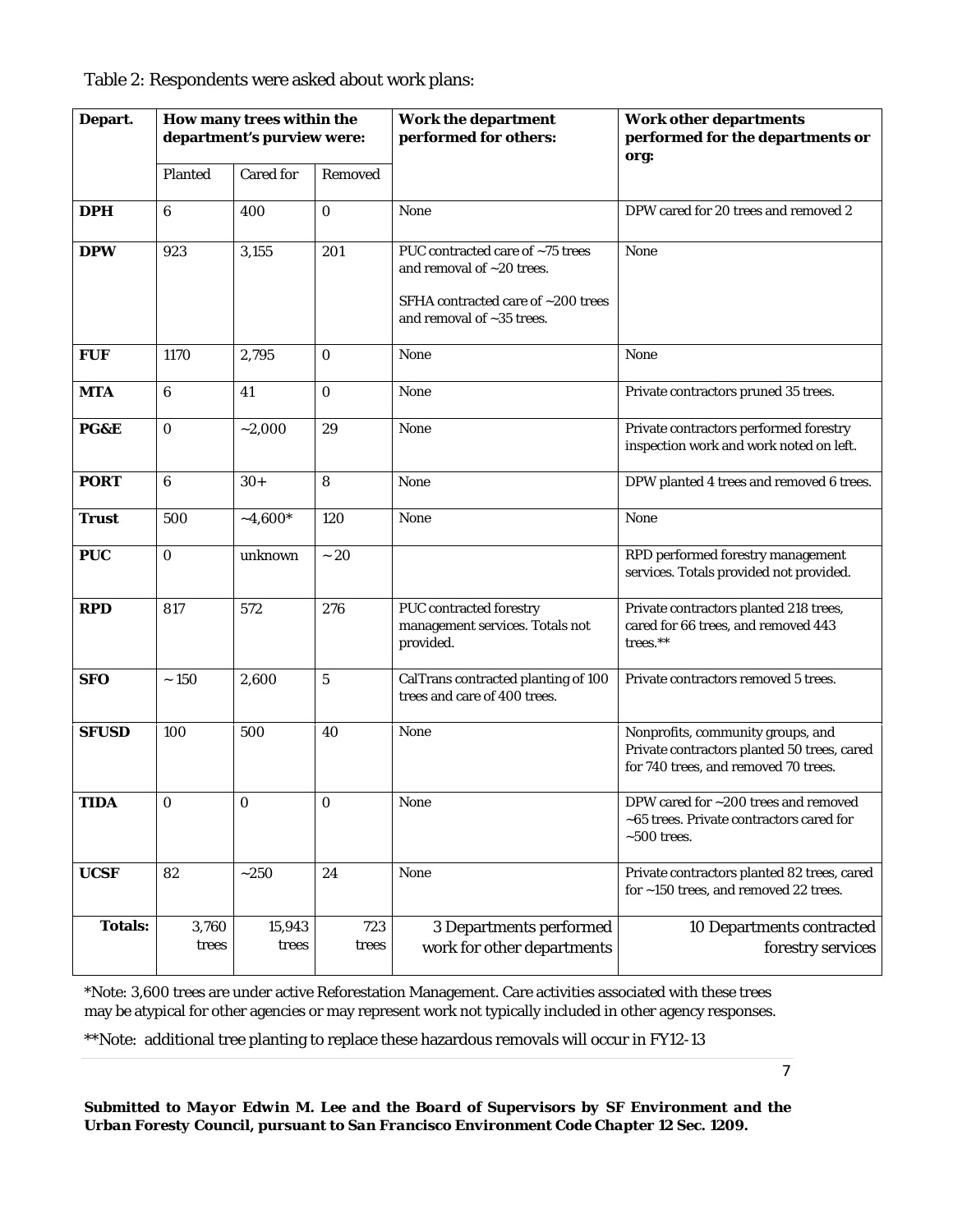Table 3: Respondents were asked to rate commonly cited urban forest-related concerns on a 1-5 scale, with 1 being "not significant" and 5 being "extremely significant"

| <b>Department</b>   Loss of     | significant<br>numbers of<br>trees due<br>to age<br>and/or<br>disease | <b>Inability to</b><br>provide<br>adequate<br>care to<br>established<br>trees | <b>Inefficiencies</b><br>in the way<br>forestry<br>programs<br>operate on a<br>city-wide<br><b>basis</b> | <b>Inability to</b><br>provide<br>adequate<br>care to<br>newly<br>planted<br>trees | Loss of<br>significant<br>numbers of<br>trees due<br>to<br>developme<br>nt | Loss of<br>significant<br>numbers of<br>trees due to<br>vandalism,<br>illegal<br>pruning,<br>and/or<br>illegal<br>removal |
|---------------------------------|-----------------------------------------------------------------------|-------------------------------------------------------------------------------|----------------------------------------------------------------------------------------------------------|------------------------------------------------------------------------------------|----------------------------------------------------------------------------|---------------------------------------------------------------------------------------------------------------------------|
| <b>DPH</b>                      | $\boldsymbol{2}$                                                      | $\boldsymbol{2}$                                                              | $\overline{\mathbf{4}}$                                                                                  | $\mathbf{1}$                                                                       | $\overline{\mathbf{4}}$                                                    | $\mathbf{1}$                                                                                                              |
| <b>DPW</b>                      | $\overline{\mathbf{4}}$                                               | $\overline{5}$                                                                | $\overline{\mathbf{4}}$                                                                                  | $\boldsymbol{2}$                                                                   | $\boldsymbol{4}$                                                           | $4*$                                                                                                                      |
| <b>FUF</b>                      | $\overline{\mathbf{4}}$                                               | $\overline{5}$                                                                | $\overline{\mathbf{4}}$                                                                                  | $\overline{3}$                                                                     | $\overline{2}$                                                             | $\boldsymbol{4}$                                                                                                          |
| <b>MTA</b>                      | $\overline{3}$                                                        | $\boldsymbol{4}$                                                              | $\overline{\mathbf{4}}$                                                                                  | $\boldsymbol{2}$                                                                   | $\mathbf{1}$                                                               | $\mathbf{1}$                                                                                                              |
| PG&E                            | no answer                                                             | no answer                                                                     | no answer                                                                                                | no answer                                                                          | no answer                                                                  | no answer                                                                                                                 |
| <b>PORT</b>                     | $5\phantom{.0}$                                                       | 3                                                                             | $\overline{2}$                                                                                           | 3                                                                                  | $\boldsymbol{4}$                                                           | $\mathbf{1}$                                                                                                              |
| <b>Trust</b>                    | no answer                                                             | no answer                                                                     | no answer                                                                                                | no answer                                                                          | no answer                                                                  | no answer                                                                                                                 |
| <b>PUC</b>                      | $\overline{5}$                                                        | $\mathbf{5}$                                                                  | $\boldsymbol{2}$                                                                                         | $\overline{\mathbf{4}}$                                                            | $\mathbf{1}$                                                               | $\mathbf{1}$                                                                                                              |
| <b>RPD</b>                      | $\overline{5}$                                                        | $\overline{5}$                                                                | $\overline{\mathbf{4}}$                                                                                  | $\boldsymbol{2}$                                                                   | $\mathbf{1}$                                                               | $\overline{5}$                                                                                                            |
| <b>SFO</b>                      | $\mathbf{1}$                                                          | $\overline{2}$                                                                | n/a                                                                                                      | $\mathbf{1}$                                                                       | $\mathbf{1}$                                                               | $\mathbf{1}$                                                                                                              |
| <b>SFUSD</b>                    | $\overline{\mathbf{4}}$                                               | $\mathbf 5$                                                                   | 3                                                                                                        | $\overline{5}$                                                                     | $\overline{\mathbf{4}}$                                                    | $\mathbf{1}$                                                                                                              |
| <b>TIDA</b>                     | $\overline{5}$                                                        | 3                                                                             | $\mathbf{1}$                                                                                             | $\mathbf{1}$                                                                       | $\mathbf{1}$                                                               | $\mathbf{1}$                                                                                                              |
| <b>UCSF</b>                     | $\mathbf 5$                                                           | 2                                                                             | 3                                                                                                        | $\boldsymbol{2}$                                                                   | $\boldsymbol{2}$                                                           | $\boldsymbol{4}$                                                                                                          |
| <b>TOTAL</b>                    | 43                                                                    | 41                                                                            | 31                                                                                                       | 26                                                                                 | 25                                                                         | 24                                                                                                                        |
| <b>AVERAGED</b><br><b>TOTAL</b> | 3.9                                                                   | 3.7                                                                           | 3.1                                                                                                      | 2.4                                                                                | 2.3                                                                        | 2.2                                                                                                                       |

\*Note from DPW: While trees are not always lost when they are pruned illegally, it is a very serious concern due to loss of structural integrity if the tree survives

*Submitted to Mayor Edwin M. Lee and the Board of Supervisors by SF Environment and the Urban Foresty Council, pursuant to San Francisco Environment Code Chapter 12 Sec. 1209.* 

8